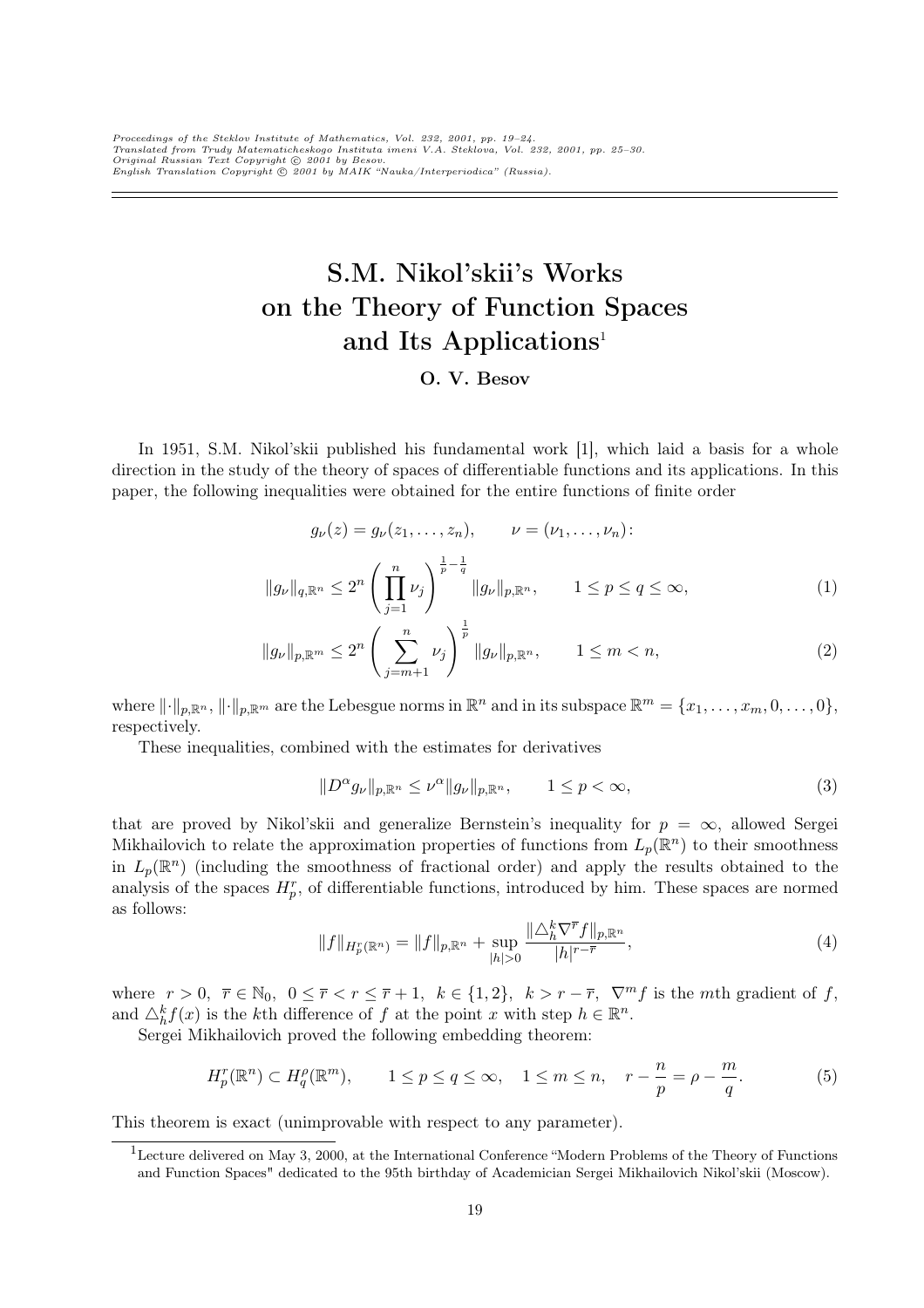#### 20 BESOV

The case  $1 \leq m < n$ ,  $q = p$  shows that the trace of a function from  $H_p^r(\mathbb{R}^n)$  on  $\mathbb{R}^m$  belongs to  $H_p^{\rho}(\mathbb{R}^m)$ ,  $\rho = r - \frac{n-m}{p} > 0$ . It is remarkable that this assertion is invertible, as it was demonstrated by Nikol'skii in 1951 [1] while solving a more general problem of constructing a function  $f \in H_p^r(\mathbb{R}^n)$ with prescribed traces on  $\mathbb{R}^m$  of the function itself and all its normal derivatives up to a certain order. Thus, an exact (invertible) characteristic of the trace of a function on a manifold of a lesser number of dimensions was obtained for the first time:

$$
H_p^r(\mathbb{R}^n)|_{\mathbb{R}^m} = H_p^{\rho}(\mathbb{R}^m), \qquad \rho = r - \frac{n - m}{p} > 0.
$$
 (6)

The embedding theorems for the spaces of functions of several real variables were proved for the first time by S.L. Sobolev in the end of 1930s as applied to the function spaces

$$
W_p^l(\mathbb{R}^n), \quad l \in \mathbb{N}, \qquad ||f|W_p^l(\mathbb{R}^n)|| = \sum_{|\alpha| \le l} ||D^{\alpha}f||_{p,\mathbb{R}^n},
$$

introduced by him. These theorems, including a supplement of V.P. Il'in, are expressed as

$$
W_p^l(\mathbb{R}^n) \subset L_q(\mathbb{R}^m), \qquad 1 < p \le q \le \infty,
$$
\n
$$
l - \frac{n}{p} + \frac{m}{q} \ge 0 \qquad \text{for} \quad q < \infty, \qquad l - \frac{n}{p} > 0 \qquad \text{for} \quad q = \infty. \tag{7}
$$

Embedding (7) is unimprovable in terms of the Sobolev and Lebesgue spaces involved in its formulation. However, there remained unsolved certain important problems in the embedding theory of Sobolev spaces. For example, one cannot obtain the inverse of the theorem on traces (which would enable one to characterize in an internal way the traces of functions from Sobolev spaces on a subspace of  $\mathbb{R}^n$ ).

The studies of Sergei Mikhailovich marked an important stage in the development of the embedding theory of spaces of differentiable functions that determined a future trend for tens of years. Briefly, the importance of the theory of function spaces developed by Sergei Mikhailovich consists in the following.

1. This theory widely employs the spaces not only of integer but also of fractional smoothness; this detail in the characterization of functions is important for applications.

2. For integer *l*, the spaces  $H_p^l(\mathbb{R}^n)$  constructed are arbitrarily close to the Sobolev spaces:

$$
H_p^{l+\varepsilon}(\mathbb{R}^n) \subset W_p^l(\mathbb{R}^n) \subset H_p^l(\mathbb{R}^n) \qquad \forall \varepsilon > 0.
$$

3. The inverse of the theorem on traces was obtained for the first time.

4. The system  $\{H_p^r(\mathbb{R}^n)\}\$ is closed with respect to the embedding theorems and the inverse theorems on the extension of functions.

5. The embedding theory includes anisotropic spaces of differentiable functions

$$
H_{\mathbf{p}}^{\mathbf{r}}(\mathbb{R}^n), \qquad \mathbf{r} = (r_1, \ldots, r_n), \quad r_i > 0, \quad \mathbf{p} = (p_1, \ldots, p_n), \quad p_i \in [1, \infty].
$$

To describe the results of Nikol'skii on anisotropic spaces of differentiable functions of several variables, we introduce certain notation. Denote by

$$
\triangle_{i,h}^k f(x), \qquad i \in \{1,\ldots,n\}, \quad h \in \mathbb{R}, \quad k \in \mathbb{N},
$$

the difference, with step h of order k, of the function f at point x with respect to variable  $x_i$ . Let  $\mathbf{p} = (p_1, \dots, p_n) \in [1, \infty]^n$  and  $\mathbf{r} = (r_1, \dots, r_n) \in (0, \infty)^n$ .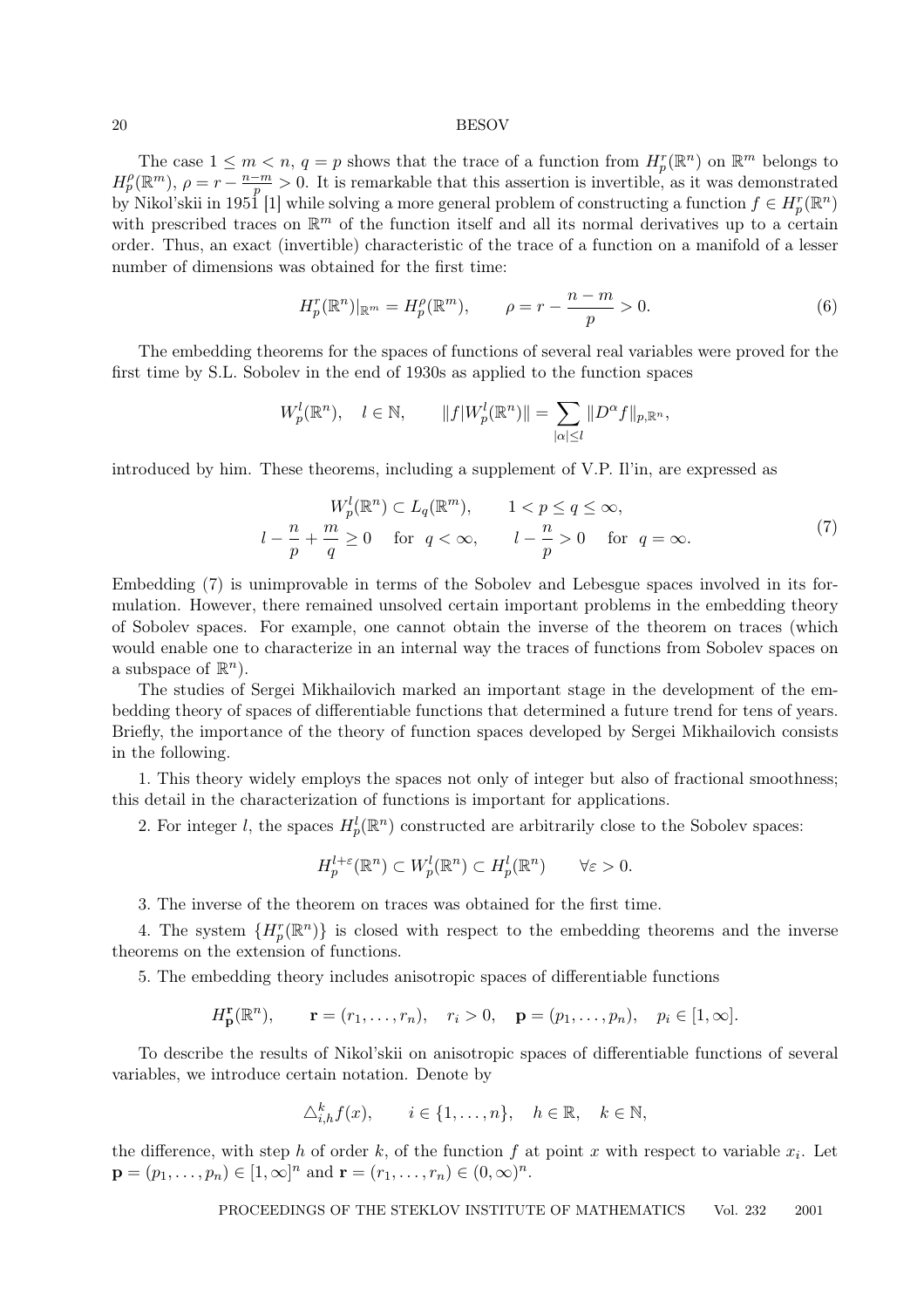The space  $H_{\mathbf{p}}^{\mathbf{r}}(\mathbb{R}^n)$  is a Banach space of functions f defined on  $\mathbb{R}^n$  with the finite norm

$$
||f|H_{\mathbf{p}}^{\mathbf{r}}(\mathbb{R}^n)|| = \sum_{i=1}^n \left( ||f|L_{p_i}(\mathbb{R}^n)|| + \sup_{|h|>0} |h|^{\overline{r}_i - r_i} \left\| \Delta_{i,h}^{k_i} \frac{\partial^{\overline{r}_i}}{\partial x_i^{\overline{r}_i}} f \mid L_{p_i}(\mathbb{R}^n) \right\| \right),\tag{8}
$$

where  $\bar{r}_i \in \mathbb{N}_0$ ,  $0 \le \bar{r}_i < r_i \le \bar{r}_i + 1$ ,  $k_i \in \{1, 2\}$ , and  $k_i > r_i - \bar{r}_i$ .

When all  $p_i$  are identical  $(p_1 = \ldots = p_n = p)$ , one writes  $H_p^{\mathbf{r}}(\mathbb{R}^n)$  instead of  $H_p^{\mathbf{r}}(\mathbb{R}^n)$ ; if, in addition,  $r_1 = \ldots = r_n = r$ , then one writes  $H_p^r(\mathbb{R}^n)$ . In the latter case, norm (8) contains only the unmixed derivatives of the function  $f$  and the differences taken along the coordinate axes. However, norm (8) in this case is equivalent to norm (4) by virtue of the theorem proved by Nikol'skii on the properties of the mixed derivatives of functions from the space  $H_{\mathbf{p}}^{\mathbf{r}}(\mathbb{R}^n)$ . For  $p_1 = \ldots = p_n = p$ , this theorem states that any function  $f \in H_p^{\mathbf{r}}(\mathbb{R}^n)$  has a derivative  $D^{\alpha} f$ ,  $\alpha = (\alpha_1, \dots, \alpha_n) \in \mathbb{N}_0^n$ , on  $\mathbb{R}^n$ , provided that

$$
\sum_{i=1}^{n} \frac{\alpha_i}{r_i} < 1;
$$

moreover, the following estimate is valid:

$$
||D^{\alpha}f|H_p^{\rho}(\mathbb{R}^n)|| \le C||f|H_p^{\mathbf{r}}(\mathbb{R}^n)||,
$$
\n(9)

where

$$
\boldsymbol{\rho} = (\rho_1, \ldots, \rho_n) \in (0, \infty)^n, \qquad \rho_j = r_j \left( 1 - \sum_{i=1}^n \frac{\alpha_i}{r_i} \right),
$$

and the constant  $C$  is independent of  $f$ .

Estimate (9) was also proved for functions from  $H_{\mathbf{p}}^{\mathbf{r}}(\mathbb{R}^n)$ ; it was the first general interpolation theorem for differentiable functions of several variables when the "intermediate" properties of a function are induced by its other differential properties of different orders that are described in different  $L_p$ -metrics.

Nikol'skii established a general theorem on the embedding  $H_{\mathbf{p}}^{\mathbf{r}}(\mathbb{R}^n) \subset H_{\mathbf{q}}^{\rho}(\mathbb{R}^m)$ . When  $p_1 =$  $\ldots = p_n = p$  and  $q_1 = \ldots = q_m = q$ , this theorem states that, for

$$
1 \leq m \leq n, \quad 1 \leq p \leq q \leq \infty, \quad \kappa = 1 - \left(\frac{1}{p} - \frac{1}{q}\right) \sum_{i=1}^{n} \frac{1}{r_i} - \frac{1}{p} \sum_{i=m+1}^{n} \frac{1}{r_i} > 0,
$$

the embedding

$$
H_p^{\mathbf{r}}(\mathbb{R}^n) \subset H_q^{\kappa \mathbf{r}^{(m)}}(\mathbb{R}^m) \tag{10}
$$

holds, where  $\mathbf{r}^{(m)} = (r_1, \ldots, r_m)$  is the projection of **r** onto  $\mathbb{R}^m$ .

He also obtained the inverse of theorem (10) for the case  $1 \leq m < n$  and  $p = q$ , which yields an exact (invertible) characteristic of the trace of functions  $f \in H_p^{\mathbf{r}}(\mathbb{R}^n)$  on  $\mathbb{R}^m$  (the extension of relation (6) to the anisotropic case).

Sergei Mikhailovich found the conditions of the compactness of sets in the space  $H_p^{\mathbf{r}}(\mathbb{R}^n)$ .

He extended his results to the spaces  $H_p^r(G)$  defined on a domain  $G \subset \mathbb{R}^n$  with a sufficiently smooth boundary  $\partial G$  [2]. In this case, the norm in  $H_p^r(G)$  is given by

$$
||f||_{H_p^r(G)} = ||f||_{p,G} + \sup_{h \in \mathbb{R}^n, \ 0 < |h| < \delta} \frac{||\triangle_h^k \nabla^{\overline{r}} f||_{p,G_{k\delta}}}{|h|^{\mathbf{r}-\overline{\mathbf{r}}}};
$$

PROCEEDINGS OF THE STEKLOV INSTITUTE OF MATHEMATICS Vol. 232 2001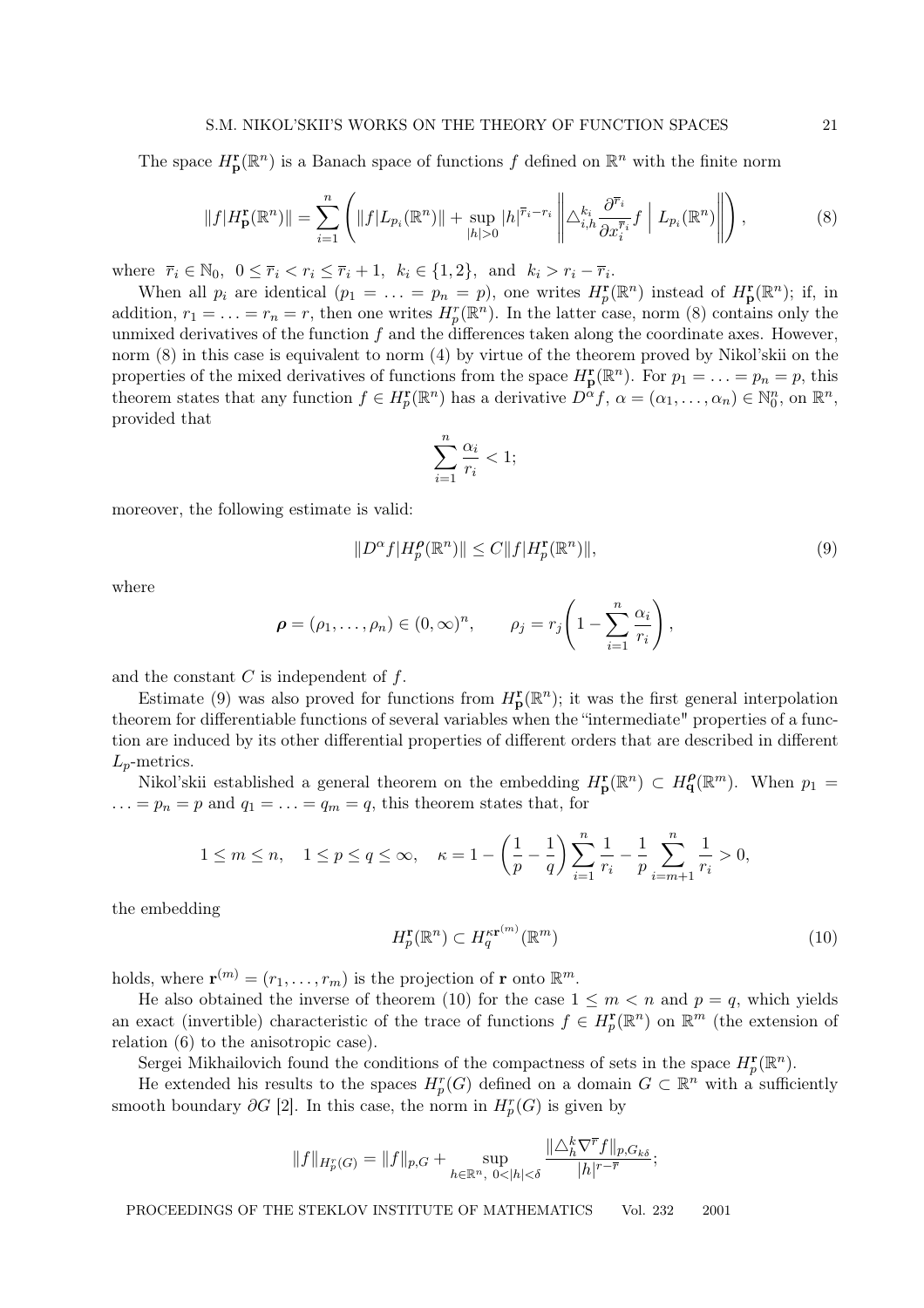here, as in  $(4)$ ,

$$
r > 0
$$
,  $\bar{r} \in \mathbb{N}_0$ ,  $0 \le \bar{r} < r \le \bar{r} + 1$ ,  $k \in \{1, 2\}$ ,  $k > r - \bar{r}$ ,

 $\delta > 0$  is sufficiently small, and  $G_{\delta} = \{x : \text{dist}(x, \mathbb{R}^n \setminus G) > \delta\}.$ 

Nikol'skii constructed a continuous linear operator of extension

$$
H_p^r(G) \to H_p^r(\mathbb{R}^n),\tag{11}
$$

which allowed him to apply the theory of spaces  $H_p^r(\mathbb{R}^n)$  to spaces  $H_p^r(G)$ .

Sergei Mikhailovich found an exact (invertible) characteristic of the traces of functions from  $H_p^r(G)$  on a sufficiently smooth boundary ∂G [2]:

$$
H_p^r(G)|_{\partial G} = H_p^{\rho}(\partial G). \tag{12}
$$

He also found an exact (invertible) characteristic of the traces of functions from  $H_p^r(G)$  on the boundary of a plane domain G with corner points.

The results obtained by him on the theory of function spaces are contained in the monographs [3, 4].

Sergei Mikhailovich applied his results on function spaces to equations of mathematical physics and, first of all, to the variational method of solving problems.

Nikol'skii was the first to establish the sufficient solvability conditions, in terms of boundary data, that differ in smoothness from the necessary conditions "by an arbitrarily small  $\varepsilon > 0$ ." For example, for the boundary value problem for the Laplace equation

$$
\begin{cases} \Delta u = 0 \quad \text{on } G, \\ u|_{\partial G} = \phi, \end{cases}
$$

where the domain  $G \subset \mathbb{R}^n$  has a sufficiently smooth boundary  $\partial G$ , to be solvable by a variational method, it is necessary that  $\phi \in H_2^{\frac{1}{2}}(\partial G)$  and sufficient that  $\phi \in H_2^{\frac{1}{2}+\varepsilon}(\partial G)$ .

A separate series of works of Sergei Mikhailovich (1957–1959) was devoted to the solution of the Hilbert problem by the variational method (a problem of finding a function subject to certain conditions that is harmonic outside a bounded domain  $G \subset \mathbb{R}^n$ ). The application of the variational method allowed him to analyze the above problem in the multidimensional case  $(n \geq 2)$ , whereas the earlier used theory of the Cauchy integral is effective only for  $n = 2$ .

Sergei Mikhailovich studied the spaces of functions with a dominating mixed derivative  $S_p^r H$ . In these spaces, the properties of certain mixed derivatives play a decisive role. He established embedding theorems and other properties for these spaces and applied these studies to the proof of the existence and to the study of the properties of the solution to the first boundary value problem for the equation

$$
\sum_{k,l \in E} (-1)^{|l|} (a_{kl}(x)u^{(k)}(x))^{(l)} = 0,
$$

where the set  $E$  of multiindices is convex and contains all projections of each of its multiindices. Here, it was assumed that the condition

$$
\int_{G} \sum_{k,l \in E} a_{kl}(x) f^{(k)}(x) f^{(l)}(x) dx \ge \kappa \int_{G} \sum_{k=1}^{N} (f^{(k^s)}(x))^2 dx
$$

holds, where the convex envelope of the set  $\{0\} \cup \{k^s\}^N_1$  coincides with  $E.$  The class of such equations falls outside the class of hypoelliptic equations.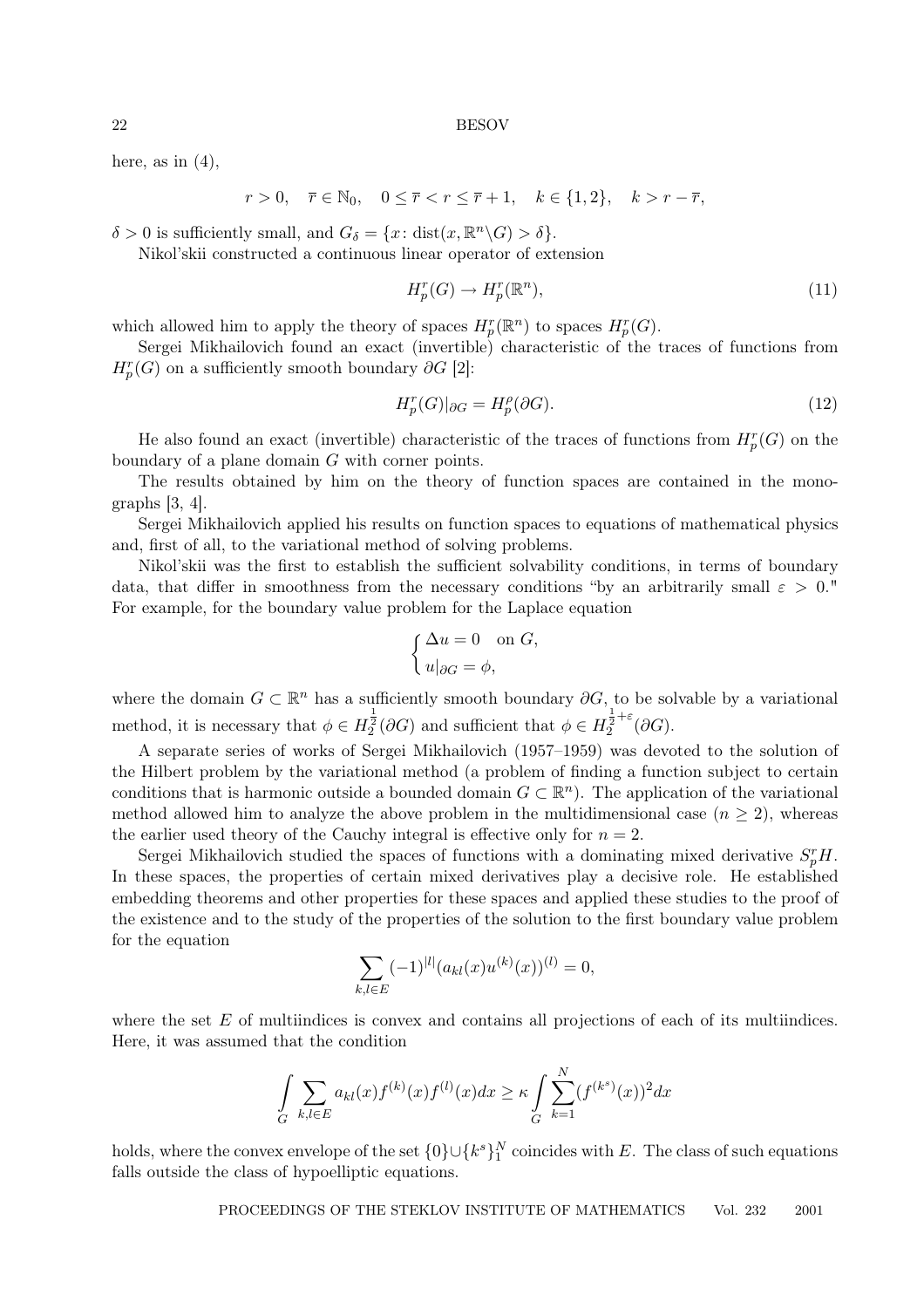The weighted spaces and their applications to degenerate elliptic equations were the subject of the series of works of S.M. Nikol'skii and P.I. Lizorkin started in 1964. In this works, an important role is played by the inequality

$$
||f||_{L_p(G)} \leq C \left( \sum_{j=0}^{s-1} \left\| \frac{\partial^j f}{\partial \nu^j} \right\|_{L_p(\partial G)} + \sum_{|k|=r} \|\rho^{\lambda} f^{(k)}\|_{L_p(G)} \right).
$$

Here, the domain  $G \subset \mathbb{R}^n$ ,  $\rho(x) = \text{dist}(x, \partial G)$ ,  $\nu$  is a normal on  $\partial G$ ,  $\frac{r}{2} \leq s \leq r$ , and  $r - \frac{1}{p} - \lambda <$  $s < r - \frac{1}{p} - \lambda + 1.$ 

After proving this inequality for a straight-line segment, Sergei Mikhailovich proposed the socalled method of bridges that allows one to prove the above inequality for a domain.

Nikol'skii and Lizorkin applied these results to strongly degenerate elliptic equations of order 2r:

$$
\begin{cases}\nLu = F & \text{on } G, \\
\frac{\partial u^j}{\partial \nu^j}\Big|_{\partial G} = \phi_j, \quad j = 0, 1, \dots, s - 1,\n\end{cases}
$$

where

$$
Lu = \sum_{|k|,|l| \le r} (-1)^{|k|} (a_{kl}(x)u^{(l)}(x))^{(k)}, \qquad a_{kl} = a_{lk},
$$

$$
\sum_{|k|,|l| \le r} a_{kl}(x)\xi_k \xi_l \ge \frac{\kappa}{\rho(x)^{2\lambda}} \sum_{|k|=r} \xi_k^2 \qquad \forall \xi_k.
$$

Under strong degeneration  $(\lambda < -\frac{1}{2} \Rightarrow s < r)$ , the number of boundary conditions is less than r on the whole boundary; this fact distinguishes this statement of the problem from the classical one.

The series of works by Sergei Mikhailovich carried out during 1991–1999 was devoted to the approximations of functions on manifolds by trigonometric polynomials, entire functions, and algebraic polynomials. The general approximation theorems were established for the manifolds  $\Gamma = \Gamma^{(m)} \subset \mathbb{R}^n$ ,  $1 \leq m \leq n$ , for which there are theorems on the extension of functions from the space  $H_p^r(\Gamma)$  to functions from the space  $H_p^{\rho}(\mathbb{R}^n)$ ,  $\rho = r + \frac{n-m}{p}$  $\frac{-m}{p}$  .

Note, for example, a theorem on the approximation of a function by algebraic polynomials:

 $f \in H_p^r(\Gamma)$ 

is equivalent to the existence of a sequence  ${P_N}_{1}^{\infty}$  of polynomials such that

$$
||f - P_N||_{L_p(\Gamma)} \le C N^{-r},\tag{*}
$$

$$
||P_N||_{H_p^r(\Gamma)} \le C. \tag{**}
$$

This theorem contains a new statement of the problem and a complete result. What is new here as compared with the classical statement (Jackson, Bernstein, and de la Valleé Poussin) is condition (∗∗). Note that, in the classical statement of the problem, when condition (∗∗) is replaced by the condition

$$
||P_N||_{L_p(\Gamma)} \le C,\tag{***}
$$

the theorem is not valid any longer even for the interval  $\Gamma = (0,1) \subset \mathbb{R}^1$ , when conditions (\*) and  $(***)$  imply  $f \in H_p^{\frac{r}{2}}(\Gamma)$  but not  $f \in H_p^{\frac{r}{2}+\varepsilon}(\Gamma)$  for any  $\varepsilon > 0$ .

Along with these results, Sergei Mikhailovich described manifolds Γ such that conditions (∗) and (\*\*\*) imply  $f \in H_p^r(\Gamma)$ .

PROCEEDINGS OF THE STEKLOV INSTITUTE OF MATHEMATICS Vol. 232 2001